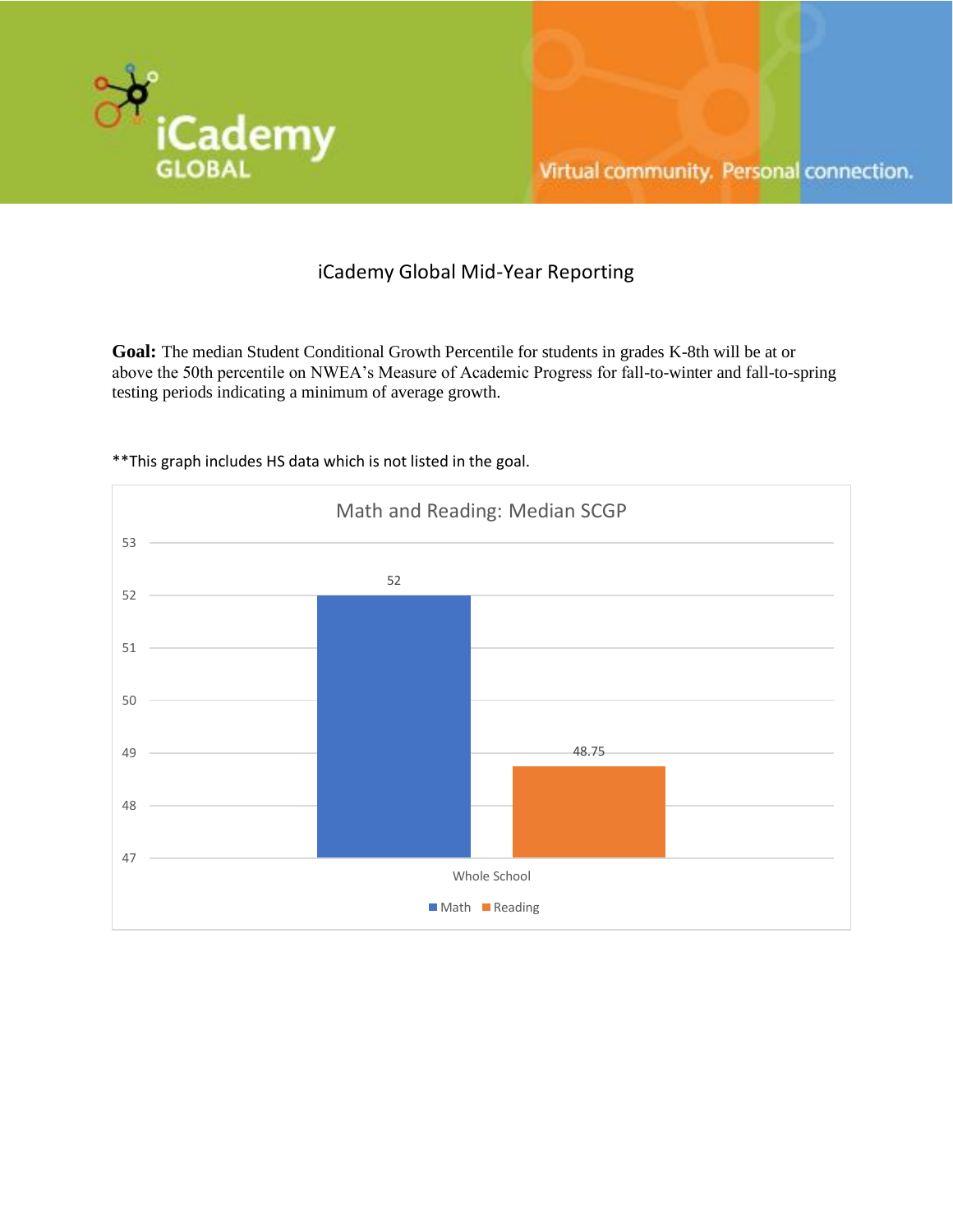# **ICademy Global**

**Extended COVID-19 Learning Plan**

**Mid-Year Goal Reporting**

**ExceLance Data** .com

## **Date: February 1, 2021**

Goal: The median Student Conditional Growth Percentile for students in grades K-8th will be at or above the 50th percentile on NWEA's Measure of Academic Progress for fall-to-winter and fall-to-spring testing periods indicating a minimum of average growth.

**Mathematics**

| Grade          | <b>Fall Norm</b><br><b>Target</b> | Fall<br>Median | <b>Winter Norm</b><br><b>Target</b> | Winter<br>Median | <b>SCGP</b> |
|----------------|-----------------------------------|----------------|-------------------------------------|------------------|-------------|
| K              | 139.56                            | 153.5          | 150.13                              | 162.5            | 42.5        |
|                | 160.05                            | 171            | 170.18                              | 181.5            | 23          |
| $\overline{2}$ | 175.04                            | 191            | 184.07                              | 191              | 11          |
| 3              | 188.48                            | 195.5          | 196.23                              | 201.5            | 37.5        |
| 4              | 199.55                            | 201            | 206.05                              | 207.5            | 46          |
| 5              | 209.13                            | 207.5          | 214.7                               | 216              | 48.5        |
| 6              | 214.75                            | 219            | 219.56                              | 222              | 35          |
| 7              | 220.21                            | 224            | 224.04                              | 228.5            | 48          |
| 8              | 224.92                            | 227            | 228.12                              | 230              | 61          |

**% Meeting Achievement Target**





44%



# **Reading**

| Grade | <b>Fall Norm</b><br><b>Target</b> | Fall<br>Median | <b>Winter Norm</b><br><b>Target</b> | Winter<br>Median | <b>SCGP</b> |
|-------|-----------------------------------|----------------|-------------------------------------|------------------|-------------|
| K     | 136.65                            | 155            | 146.28                              | N/A              | N/A         |
|       | 155.93                            | 168            | 165.85                              | N/A              | N/A         |
| 2     | 172.35                            | 186            | 181.2                               | N/A              | N/A         |
| 3     | 186.62                            | 200            | 193.9                               | 205              | 21          |
| 4     | 196.67                            | 206            | 202.5                               | 215.5            | 48.5        |
| 5     | 204.48                            | 212.5          | 209.12                              | 213              | 30          |
| 6     | 210.17                            | 222            | 213.81                              | 225              | 39.5        |
| 7     | 214.2                             | 225            | 217.09                              | 229              | 51          |
| 8     | 218.01                            | 227            | 220.52                              | 231              | 55          |

**% Meeting Achievement Target**





48



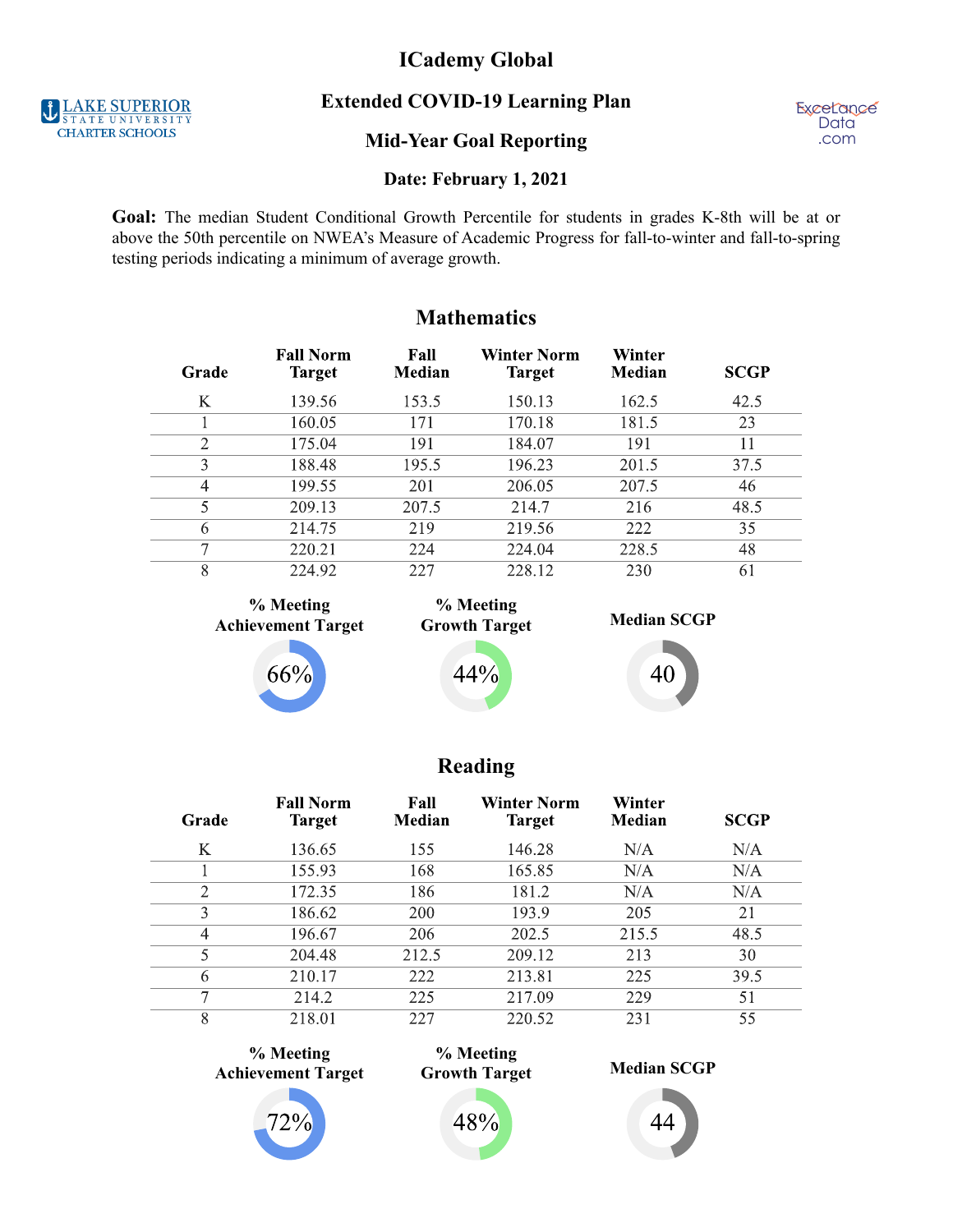# **Subgroup Results**

|                                              | <b>Math</b>     | Reading         |
|----------------------------------------------|-----------------|-----------------|
| All Students                                 | 40.5            | 44              |
| Econ. Disadvantaged                          | 40.5            | 44              |
| <b>Special Education</b>                     | 23              | 35              |
| English Learner                              | N/A             | N/A             |
| Female                                       | 34              | 48.5            |
| Male                                         | 45.5            | 44              |
| African-American or Black                    | $<$ 10 students | $<$ 10 students |
| American Indian or<br>Alaska Native          | N/A             | N/A             |
| Asian                                        | $<$ 10 students | $<$ 10 students |
| Hispanic or Latino                           | 55.5            | 47              |
| Multi Racial                                 | 38              | 33.5            |
| Native Hawaiian or<br>Other Pacific Islander | N/A             | N/A             |
| White                                        | 38              | 44              |

**Winter SCGP** 

It is important to note that the fall and winter norm targets in this report are taken from NWEA's 2020 Norm Study. This study was completed prior to the COVID-19 pandemic. The pandemic has and continues to impact student instructional time, alter the type of instruction (virtual/ remote or in person), and widen the disparity gap. If a norm study was conducted during a pandemic, it would likely yield different targets.